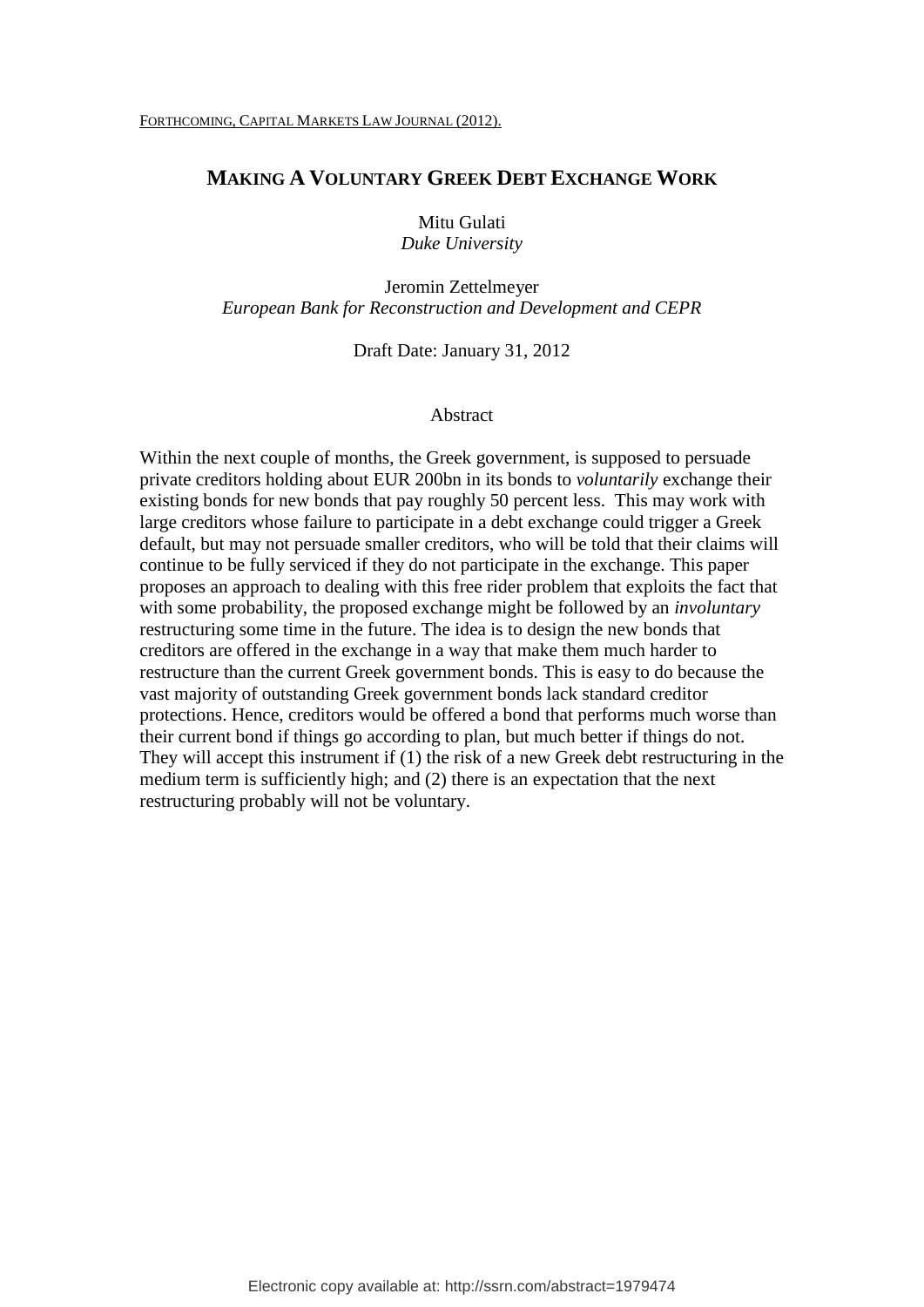# **MAKING A VOLUNTARY GREEK DEBT EXCHANGE WORK**

Mitu Gulati *Duke University*

Jeromin Zettelmeyer *European Bank for Reconstruction and Development and CEPR*<sup>1</sup>

Draft Date: January 31, 2012

### **Introduction**

<u>.</u>

According to an understanding reached at the summit of European heads of government on October 26, 2011, the Greek government, within the next few months will attempt to persuade private creditors holding about EUR 200bn in its bonds to *voluntarily* take a 50 percent reduction of the face value of their bonds. In a hypothetical scenario where all of the Greek bonds were held by a handful of big creditors, they could likely be persuaded to take the haircut. The argument would be that the failure to grant Greece relief would worsen its financial condition and eventually result in political chaos and default. Under those conditions, creditors would be lucky to get anything close to 50 percent. Arguments to that effect were made, often effectively, to persuade the holders of syndicated loans to Latin American sovereign debtors in the 1980s to voluntarily take significant reductions in their holdings.

However, according to calculations by J.P. Morgan, only about EUR 120 bn of Greek government bonds are held by large institutional investors such as banks, pension funds, and insurance companies. This leaves up to EUR 80bn in the hands of asset managers, sovereign wealth funds, and some retail investors. For the most part, these holders are seeking to maximize returns and have no desire to build reputations as co-operators with the Eurozone governments. The fact that roughly EUR 120 bn worth of bonds will be tendered by the big regulated holders means that Greece will come out of the exchange with a reduced debt load and will be better able to pay its creditors. Under those conditions, the question for the non-institutional investors is: Why tender, especially if the exchange is voluntary in the sense that Greece is expected to continue its debt service to non-tendering creditors after the exchange?

Adding to the complications is that the border between the categories of a large regulated holder and holdouts is porous. The large holders, once it becomes clear that the primary pressures to take the 50 percent cut are going to be their size and identities, will have an incentive to engage in arbitrage. The result will be that

 $<sup>1</sup>$  The views expressed in this paper are those of the authors and should not be taken to represent the</sup> views of EBRD or any other institutions that the authors are affiliated with. Without implication, conversations and comments by Erik Berglof, Charles Blitzer, Patrick Bolton, Lee Buchheit, Ross Buckley, Marcos Chamon, Andres De La Cruz, Anna Gelpern, Olivier Jeanne, Thomas Laryea and Shahin Vallee as well as seminar participants at the ECB and EBRD are gratefully acknowledged.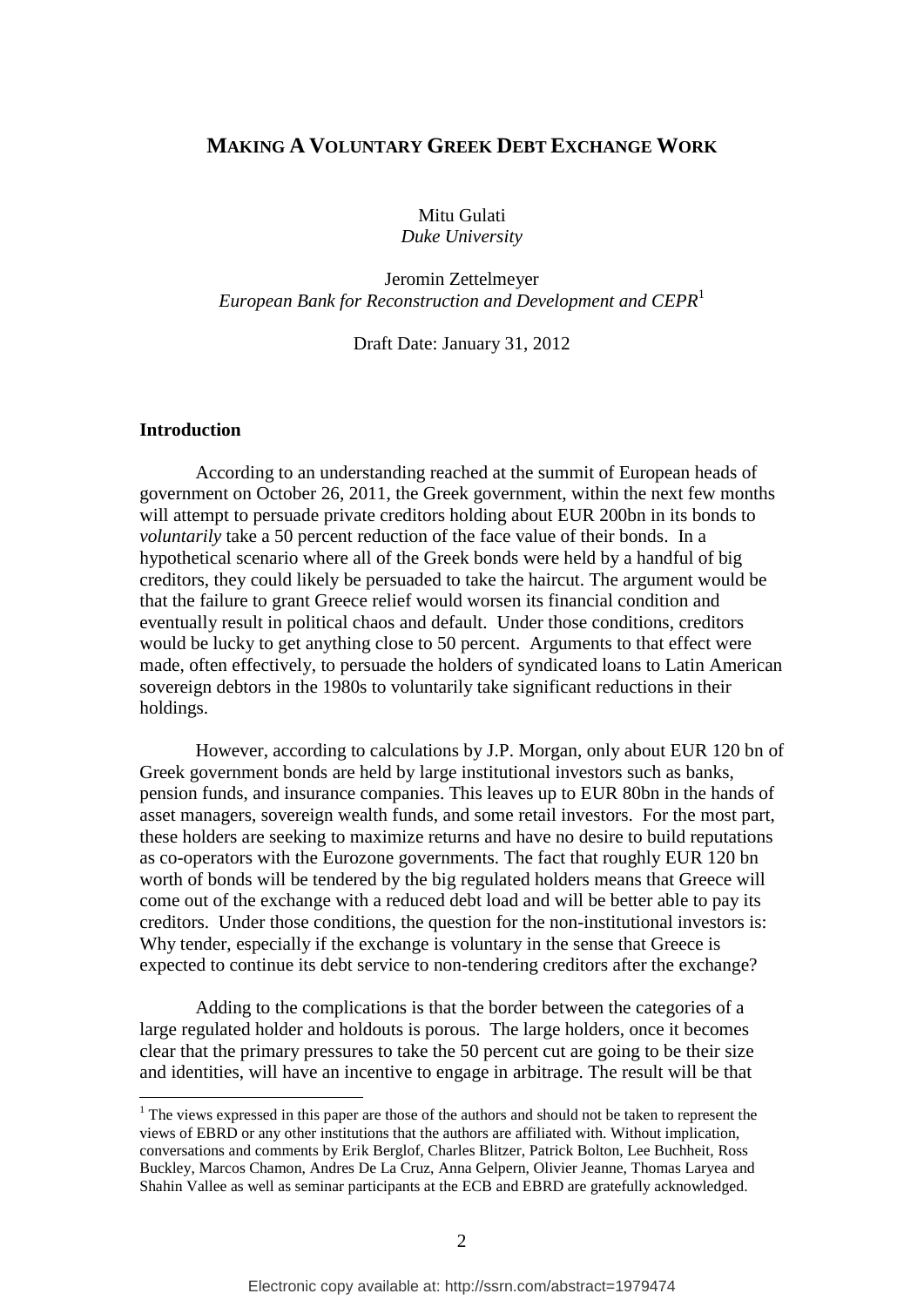more and more bonds will end up in the hands of those who can extract the highest value from engaging in a holdout strategy. This is particularly true since the regulators in question (the ones who are supposed to apply the pressure on these institutions to take the 50 percent haircut) have conflicting incentives. While they want these institutions to tender in the exchange, they also have an interest in the institutions being as financially strong as possible. If selling on the open market to a hedge fund will yield a higher value, then there will be a temptation to allow at least the weakest of these institutions to sell.

On the face of it, the proposal to do the Greek exchange on a voluntary basis seems to run into a devastating free rider problem. Free rider problems are not new in the context of debt exchanges – all bond exchanges since the Brady deals have had to deal with this problem in some form.<sup>2</sup> However, the great majority of these exchanges addressed the problem by maintaining some ambiguity as to whether nonparticipating creditors would in fact be repaid – that is, the exchanges were conducted under the threat of default.<sup>3</sup> This approach has so far been ruled out for Greece. And, as of this writing, policy makers also appear reluctant to utilize any legal approach that involves a change in the payment terms of the bonds against the will of dissenting bondholders. In particular, this reduces the possibility of dealing with the free rider problem by "retrofitting" a collective action clause on the Greek bonds, which could be achieved through domestic Greek law.<sup>4</sup>

This paper addresses the question of whether it is conceptually and legally possible to design the Greek debt exchange in a way that (i) is voluntary in the sense that the government promises to continue servicing its debt to creditors regardless of whether they accept the debt exchange offer or not; (ii) achieves a 50 percent "haircut" of the Greek debt and (iii) eliminates the free rider problem. The answer, after a lot of brain-racking, is a qualified Yes. We proceed in two stages.

 We begin by asking what incentives a potential holdout might possibly have to accept a 50 percent haircut from a government that is at the same time reassuring him or her that it will continue honoring its debts in full even if the

<sup>2</sup> *See*,Federico Sturzenegger & Jeromin Zettelmeyer, *Creditors' Losses versus Debt Relief: Results from a Decade of Sovereign Debt Crisis*, 5 J. EUR. ECON. ASSOC*.* 343–51 (2007), for a detailed account and Ran Bi, Marcos Chamon, & Jeromin Zettelmeyer, *The Problem That Wasn't: Coordination Failures in Sovereign Debt Restructurings*, IMF Working Paper WP/11/265 (2011).for an analysis of how the free rider problem was overcome in these exchanges.

<sup>&</sup>lt;sup>3</sup> There were three notable exceptions, i.e. cases of purely voluntary debt exchanges in the context of debt crises: Russia's July 1998 GKO-to-Eurobond exchange, in which US\$ 4.4bn worth of short term local currency bills were swapped into 7 and 20 year Eurobonds; Argentina's June 2001 "Mega Swap", a maturity lengthening operation comprising about US\$29 bn of mostly US\$ denominated debt; and Turkey's June 2001 debt exchange, which swapped about US\$7.7bn of short term local currency debt into US\$8.5 bn of medium term, mostly dollar-linked new debt. However, these cannot serve as models for Greece because none involved a "haircut", which is a requirement of the October 26<sup>th</sup> EU-IMF plan. Furthermore, the July 1998 Russian and June 2001 Argentine exchanges were soon followed by devastating defaults. *See* FEDERICO STURZENEGGER & JEROMIN ZETTELMEYER DEBT DEFAULTS AND LESSONS FROM A DECADE OF CRISES (2007) for details and Joshua Aizenman, Kenneth M. Kletzer & Brian Pinto, *Sargent-Wallace Meets Krugman-Flood-Garber, or: Why Sovereign Debt Swaps Do Not Avert Macroeconomic Crises*, 115 ECON J*.* 343 (2005).for an interpretation of why these exchanges failed to solve the crises.

<sup>4</sup> *See* Lee C. Buchheit & Mitu Gulati, *How to Restructure Greek Debt*. Duke Law Working Paper 47. (2010) (available at [http://papers.ssrn.com/sol3/papers.cfm?abstract\\_id=1603304\)](http://papers.ssrn.com/sol3/papers.cfm?abstract_id=1603304).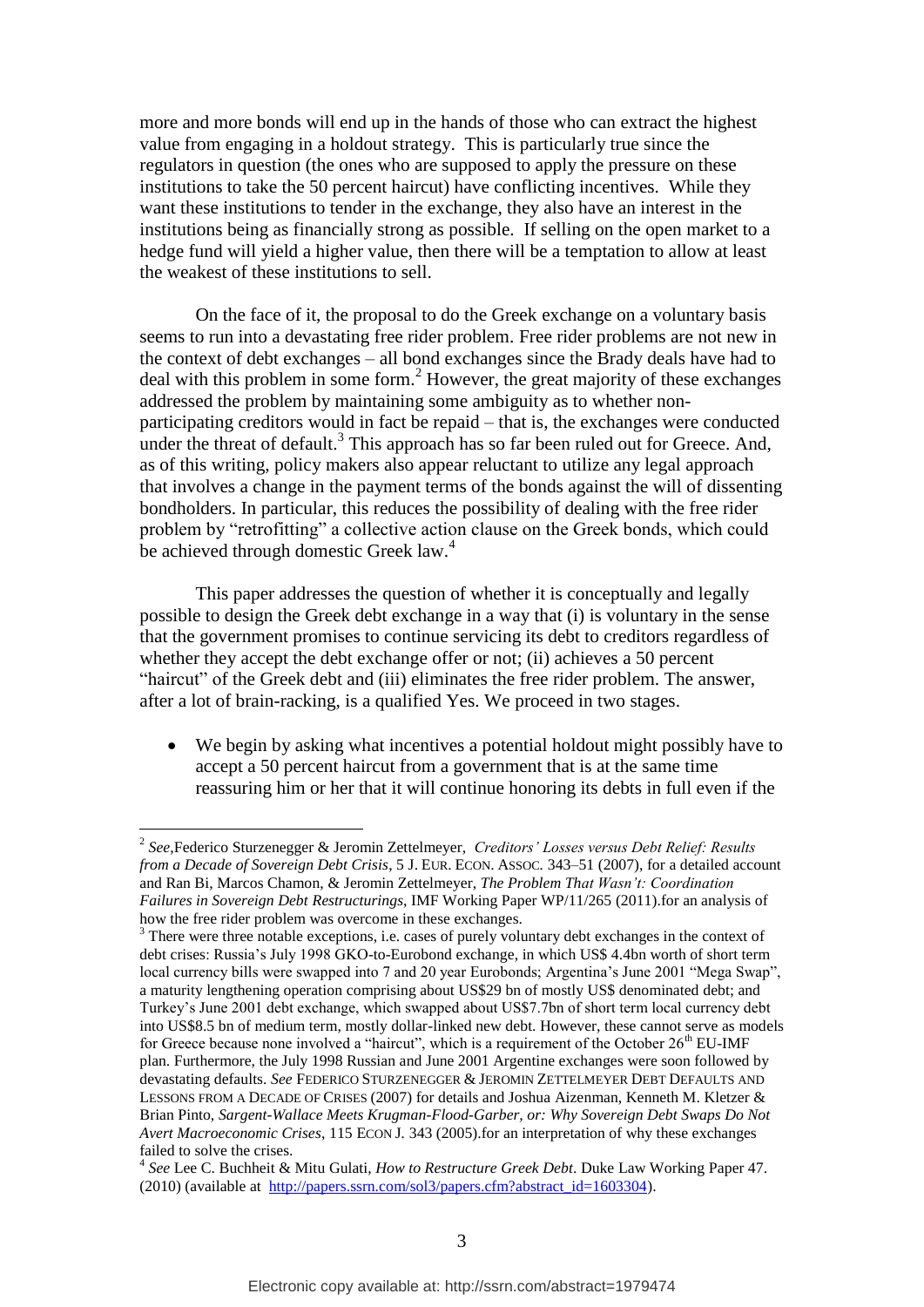creditor prefers to hold on to its old bonds. Indeed, a holder of Greek debt that matures soon is unlikely to have any such incentive. But a bondholder whose amortisation is still several years off might well have. The reason, ironically, is the possibility that even a 50 percent haircut of Greece's privately held debt might not be enough to restore Greece to solvency. That is, with some probability, even a successful Greek debt exchange may be followed by an additional debt restructuring operation after a few years. If this probability is viewed as sufficiently high, and holders of the new Greek government debt offered in the exchange can expect to survive that second restructuring in much better shape than the holders of the old debt, this would remove the incentive to free ride.

• Next, we ask whether there are ways in which the Greek government can design the new debt instruments to make them much more "restructuring proof" than the existing debt instruments. The answer turns out to be Yes, in part because the existing instruments offer virtually no creditor protection. We explore two approaches. The first is to legally subordinate the old instruments to the new ones – meaning that in the event of a new debt restructuring, the old instruments would be repaid only after the new instruments have been repaid in full. The problem with this approach is that it will constitute a default event under the terms of a standard sovereign Credit Default Swap (CDS) contract, which European policy makers have so far tried to avoid. The second approach is to subordinate the old instruments *de facto* but not de jure, by making the new instruments more difficult to restructure. This latter option would probably not trigger CDS contracts.

In the section that follows, we first present a characterisation of the standard free rider problem in debt exchanges. We describe the way in which this is typically solved, the complications added by the requirement of voluntary participation, and whether and how these complications can be addressed in principle. We then go on to describe two legal strategies through which this solution could be implemented. Finally, we present some back-of-the-envelope calculations to establish whether the approach discussed might in fact be sufficient to dissuade free riders. The conditions under which this would be the case turn out to be stringent, but could be met, provided that investors expect any *additional* restructuring to be involuntary. The latter is plausible, if the current strategy to restore Greece to solvency falters in the near term. Without new Greek borrowing from the private markets, the fraction of official sector debt in the Greek debt stock will likely continue to increase in the near term. Assuming that the official creditors remain unwilling to take a haircut, the private sector haircut required to restore solvency the next time around will be that much higher.

#### **A Framework for Thinking About Incentives to Free Ride**

A typical debt pre-default exchange offer – that is, one which does not necessarily insist on "voluntariness" in the sense defined in the introduction – tries to persuade creditors to tender using a version of the argument that a bird in hand is preferable to two in the bush. That is, the offer is designed to create a risk-return tradeoff. The new bond offered will typically be lower in net present value than the old bond if both are discounted at the same rate. However, accepting the new bond is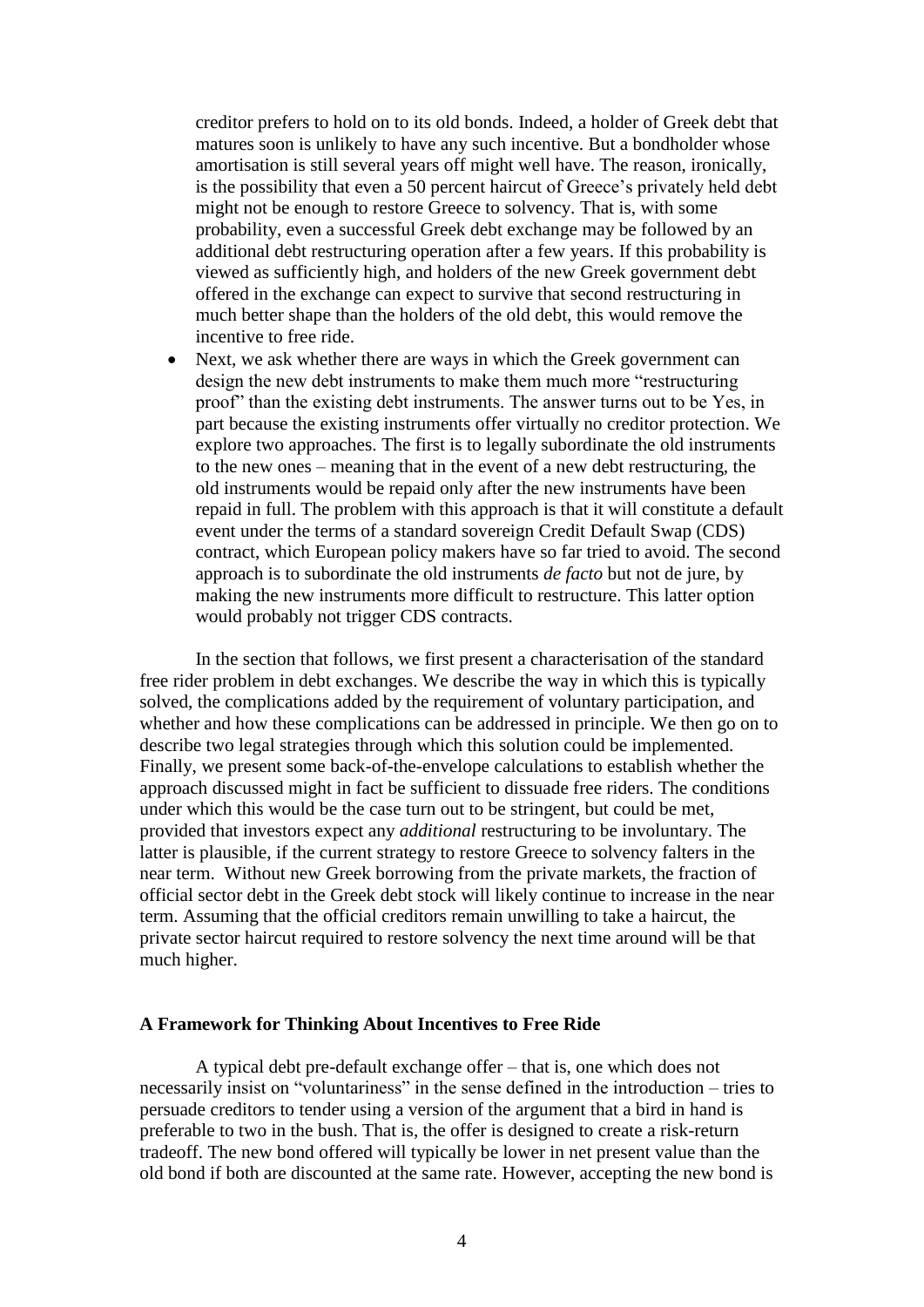safer than holding on to the old bond, because there is ambiguity about whether the old bond will in fact be honored. As a result, the creditor that is trying to decide whether to accept the offer may find that the value of the new bond exceeds the expected value of the old bond.

Figure 1 illustrates this simple decision problem from the perspective of a creditor who is small enough to free ride. If the creditor accepts the exchange offer, she receives a payoff 1-*h* per unit of the old bond tendered with probability 1, where *h* denotes the haircut suffered by tendering investors. If she rejects the offer, she will be repaid in full with some probability, denoted  $p$ <sup>5</sup> With probability 1-p, the debtor defaults, in which case the creditor receives some (low) recovery value  $v_0 < 1$ -*h*. The creditor accepts if  $1-h \geq p+(1-p)$   $v<sub>O</sub>$ . That is, for a given haircut, the creditor accepts the offer if the probability of receiving full repayment on the old bonds is sufficiently low.



Now, suppose that the debtor insists that the exchange is "voluntary" in the sense defined in the introduction, that is, it promises to service the debt of any holdout in full. Assume that this removes any ambiguity about whether the old debt will be repaid. In Figure 1, this would mean that  $p = 1$ . The implication is that for any  $h > 0$ , the exchange offer would always be rejected: clearly, a safe payment of 1 is preferable to a safe payment of 1-*h*. Hence, if this is the right characterisation of the decision problem, then a "voluntary" haircut is inconsistent with a positive haircut. Making the offer "voluntary" removes any risk-return trade off. Rather than comparing a bird in hand with two in the bush, the creditor is faced with the choice of one bird in hand versus two birds in hand, and will always opt for the latter.

However, Figure 1 embodies an assumption that makes it potentially misleading. The assumption is that participating creditors face no sovereign risk after having accepted the haircut *h*. In a case like Greece, which is unlikely to go back to its pre-crisis credit rating immediately even after a successful debt exchange involving a large haircut, this is surely too strong. Figure 2 describes the creditor decision

 $<sup>5</sup>$  This is where we have used the assumption that the creditor is small enough to free ride. If the</sup> creditor were large, non-participation would always trigger default, i.e.  $p = 0$ .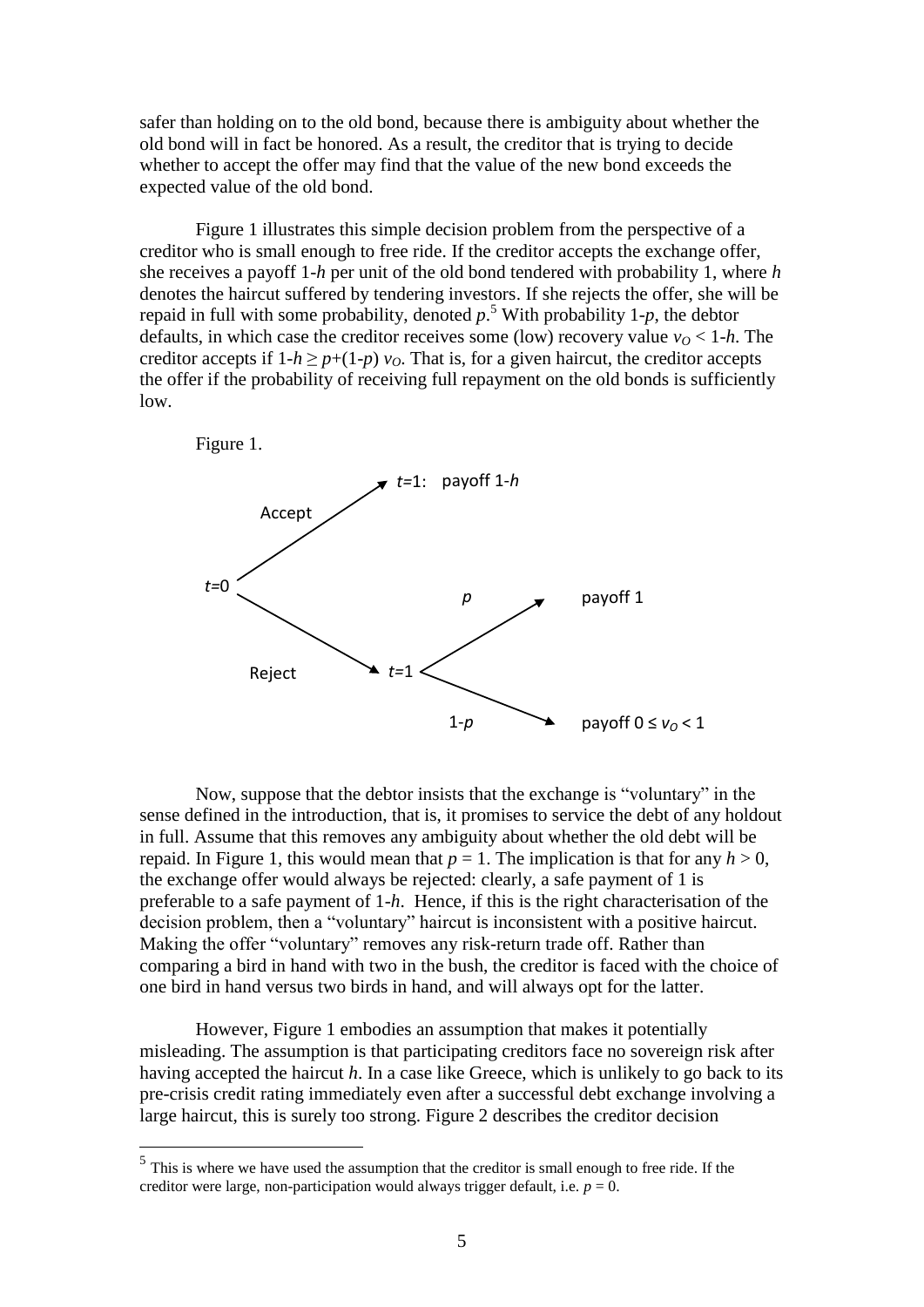problem after this assumption is dropped, where  $1-\pi$  denotes the sovereign risk associated with the new bonds, and  $v<sub>N</sub>$  the recovery value of the new bonds in the event of default. The decision rule for accepting the offer becomes:

$$
\pi(1-h)+(1-\pi)v_N \geq p+(1-p)v_O.
$$

Hence, the creditor's decision will be influenced by the default risk and the recovery value of the new bonds as well as by the default risk and recovery value associated with the old bonds.



The question is now what "voluntariness" of an exchange offer means in the framework described by Figure 2. The answer to this turns out to hinge on the maturity the old debt held by the prospective holdout creditor.

- if the old debt is short term, in the sense that it comes due immediately or very soon after the debt exchange, then  $p = 1$  arguably remains the right characterization of "voluntariness" from the perspective of a small creditor. That is, the sovereign promises to repay holdouts and does so, because the debt is in fact due more or less at the time of the promise.
- if, however, the old debt is medium or long term, then it is subject to some default risk – just like the new debt. At most, the debtor can promise that the default risk faced by the hold out will be as low as the default risk faced by the creditor that accepts the offer:  $p = \pi$ .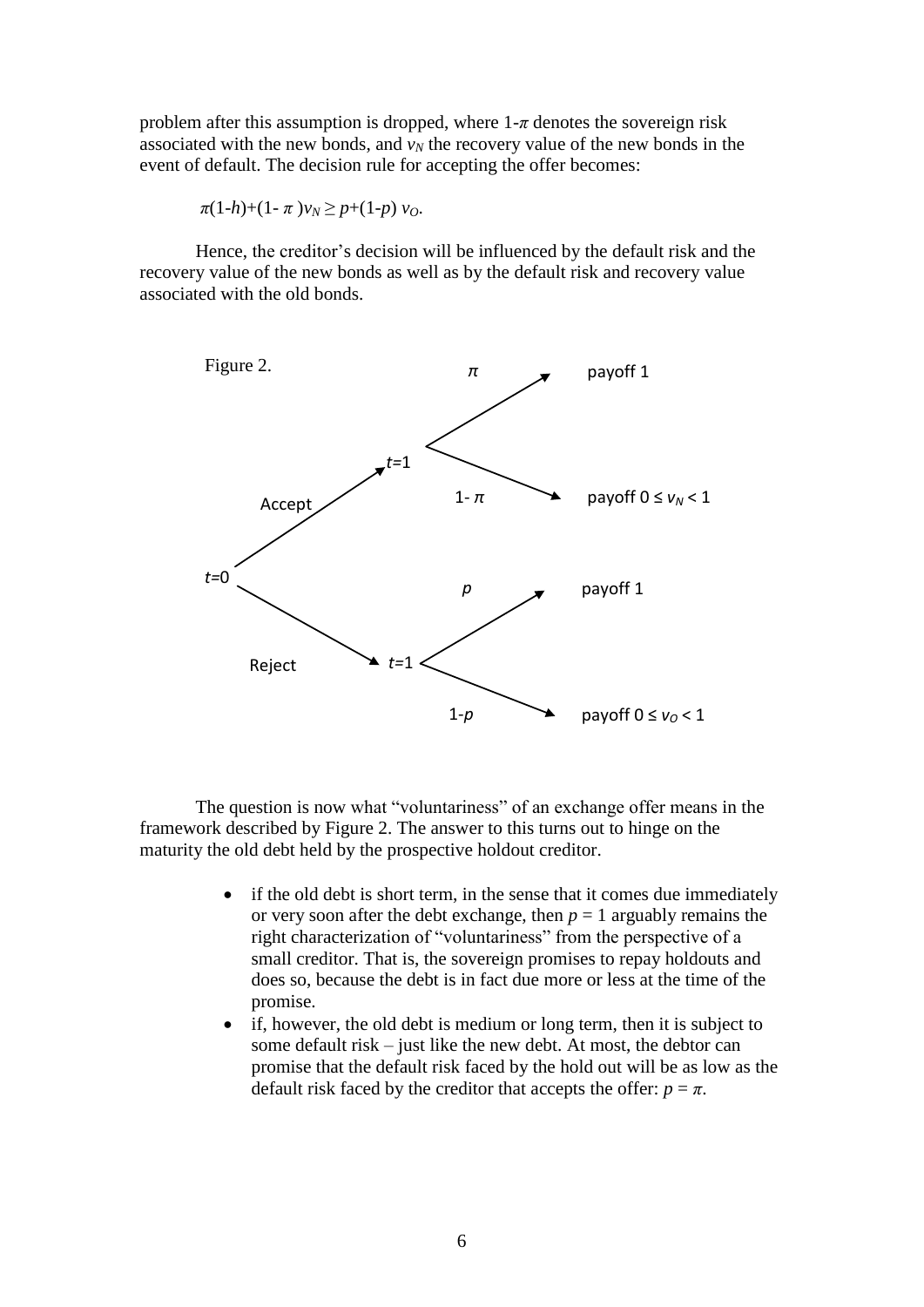In the case of Greece, just over EUR 34 bn of bond amortizations fall due in 2012, out of the approximately EUR 257 bn due from end-2011 onward. This implies that most debtors are in the second camp. 6

We now return to the title question of the paper: can a debt exchange offer be both voluntary and involve a haircut? The answer is No if the old debt is short term, but Yes in principle if it is not. Using  $p = \pi$ , the decision rule for accepting the debt exchange offer becomes:

$$
\pi \leq (v_N - v_O) / (v_N - v_O + h)
$$

That is, for a given  $h > 0$ , a holder of medium or long term sovereign bonds might accept a debt exchange offer if:

- the probability of full repayment  $\pi$  is sufficiently low, and
- the recovery value associated with the new bonds,  $v_N$ , is sufficiently high relative to the recovery value associated with the old bonds.

To summarize: except for holders of very short term debt, the promise to continue servicing the old debts along with new bonds with lower debt service does not necessarily make holding out a dominant strategy, because there may be a state of the world where the new bonds perform better than the old bonds. As long as there is no default, the creditor is obviously better off by holding on to the old bonds. But if the new bonds have higher value in the event of a default or involuntary restructuring, and if the probability of such a restructuring is sufficiently likely, this will make the new bonds the "safer" option, and possibly more attractive than the old debt.

The question, discussed in the next section, is what the debtor can do to ensure that the new bonds are, in fact, "safer" in this sense.

#### **Legal Techniques to Maximise Participation in a Voluntary Debt Exchange**

The techniques discussed in this section exploit the fact that the vast majority of outstanding Greek bonds are domestically issued instruments that do not contain standard creditor protection clauses such as a "pari passu" clause prohibiting legal subordination, a "negative pledge clause" prohibiting the issuance of new collateralised debt unless existing debt is enhanced in the same way, and a crossdefault clause that defines a default on another government bond as a default event.<sup>7</sup> This is typical for the majority of the debt Eurozone countries issued after the adoption of the common currency, albeit with some variations across countries (Table 1). As a result, it is relatively straightforward for the Greek sovereign to adopt measures that would put creditors in a better position to recover value in a future default if they choose to part with their existing instruments.

<sup>&</sup>lt;sup>6</sup> Source: Greek Ministry of Finance information (Public Debt Bulletin, September 2011), and calculations based on Boomberg data.

<sup>&</sup>lt;sup>7</sup> Of the EUR 260bn of Greek government bonds outstanding as of end-September 2011, 242bn were issued domestically (see Hellenic Republic Public Debt Bulletin No. 63, September 2011).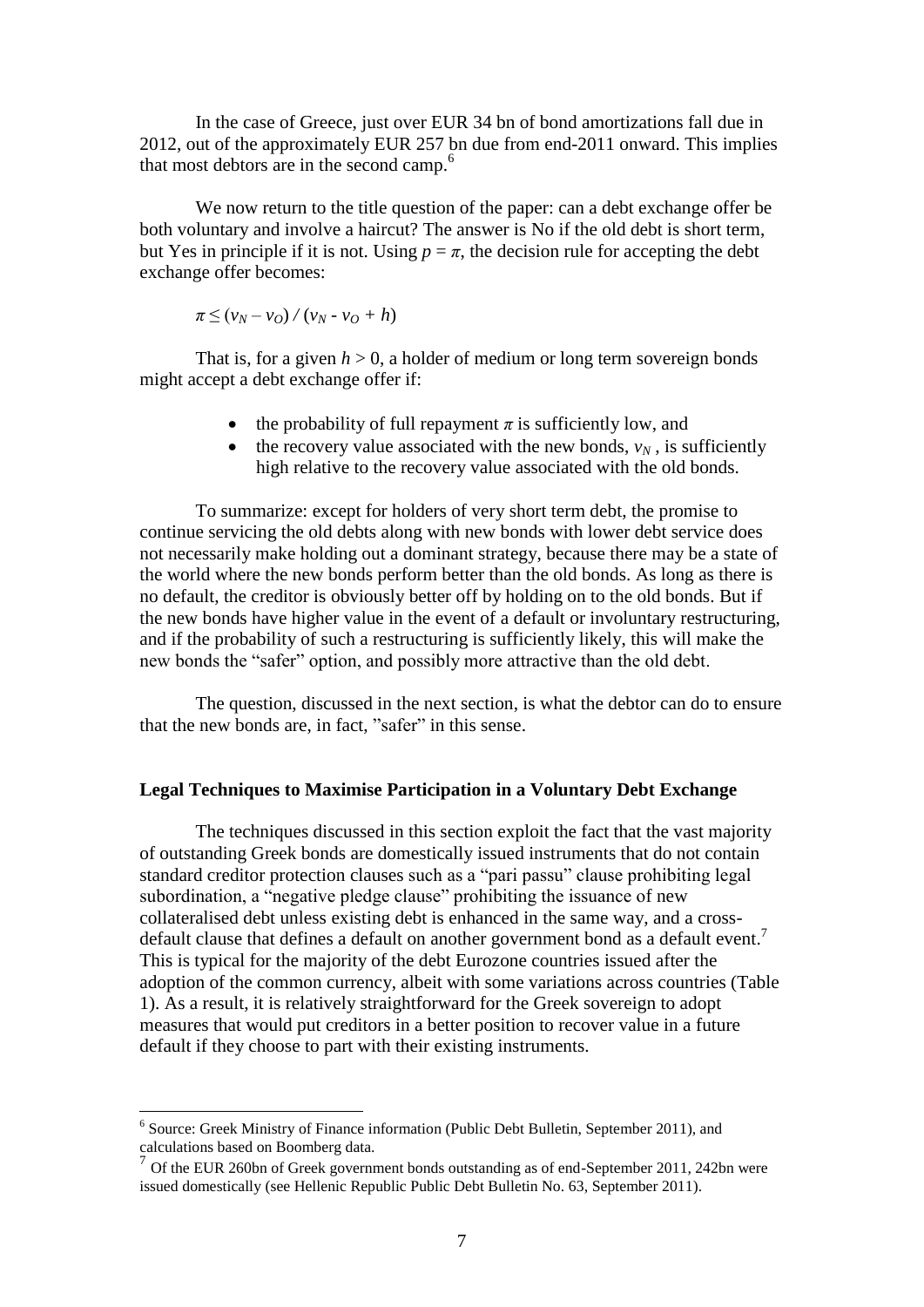| Country  | Local | Acceleration   | Modification   | Cross          | Negative       | Pari           |
|----------|-------|----------------|----------------|----------------|----------------|----------------|
|          | Law   |                |                | Default        | Pledge         | Passu          |
| Ireland  | Yes   | N <sub>o</sub> | N <sub>o</sub> | N <sub>o</sub> | N <sub>o</sub> | N <sub>o</sub> |
| Belgium  | Yes   | Yes            | N <sub>o</sub> | N <sub>o</sub> | N <sub>o</sub> | Yes            |
| Greece   | Yes   | Yes            | N <sub>o</sub> | N <sub>o</sub> | N <sub>o</sub> | N <sub>o</sub> |
| Spain    | Yes   | N <sub>o</sub> | N <sub>o</sub> | N <sub>o</sub> | N <sub>o</sub> | Yes            |
| Portugal | Yes   | N <sub>o</sub> | N <sub>o</sub> | N <sub>o</sub> | N <sub>o</sub> | Yes            |
| Italy    | Yes   | Yes            | N <sub>o</sub> | Yes            | Yes            | Yes            |

Table 1. Characteristics of Local-Law Government Bonds of Selected Eurozone Countries

Source: The essential terms of the contracts were obtained from offering documents available on Thomson One Banker and Dealogic.

## Technique One: Legal Subordination

1

Pari passu clauses assure lenders that they will rank equally with the holders of all other unsubordinated debt. This means that the sovereign debtor cannot take actions that have the effect of *legally subordinating* the holder of the bond that has a pari passu clause. An example of such a subordination would be the sovereign passing a law saying that it will pay one set of creditors ahead of another set. In order to incentivize creditors to enter into its exchange offer in 2005, Argentina attempted to do something along these lines. First, it announced in its exchange offer that it planned to service only the new bonds tendered in the exchange i.e. that it had no plans to resume debt service on any of the old bonds (which had been in default since the end of 2001). Second, it passed a law (the "Padlock law") that constrained it from negotiating a new deal with the bondholders who had not entered into the exchange. Arguably, the holdouts had been legally subordinated.<sup>8</sup>

Ordinarily, sovereigns cannot take such actions because they have agreed to pari passu clauses in all of their bonds. Since the vast majority of Greek bonds, however, lack pari passu clauses, Greece can pass a law saying that the bondholders who exchange their bonds for the 50 percent haircut will have priority, in terms of getting paid first out of tax revenues, over the holders of Greek government bonds without pari passu clauses who do not tender. Such a law would be consistent with the contractual terms of Greek government bonds.

Furthermore, legal subordination of this type may be consistent even with the spirit of a voluntary debt exchange. This is because (unlike the case of Argentina) the old bonds would continue be serviced as long as all goes according to plan – that is, holdouts would continue to get paid following the debt exchange. Indeed, if the combination of a debt exchange, fiscal adjustment and growth restore the sustainability of Greek debt, the old bondholders would get repaid in full. But the law could specify that in the event of a *new* debt restructuring, this would first affect the

<sup>8</sup> For more on the Padlock law, see Rodrigo Olivares-Caminal, *To Rank Pari Passu or Not to Rank Pari Passu: That is the Question in Sovereign Bonds after the Latest Episode of the Argentine Saga*. 75 L. & BUS. REV. OF THE AMERICAS 745 (2009). A New York court, in late 2011, bought the argument that the Argentine Padlock law had indeed violated the pari passu clause.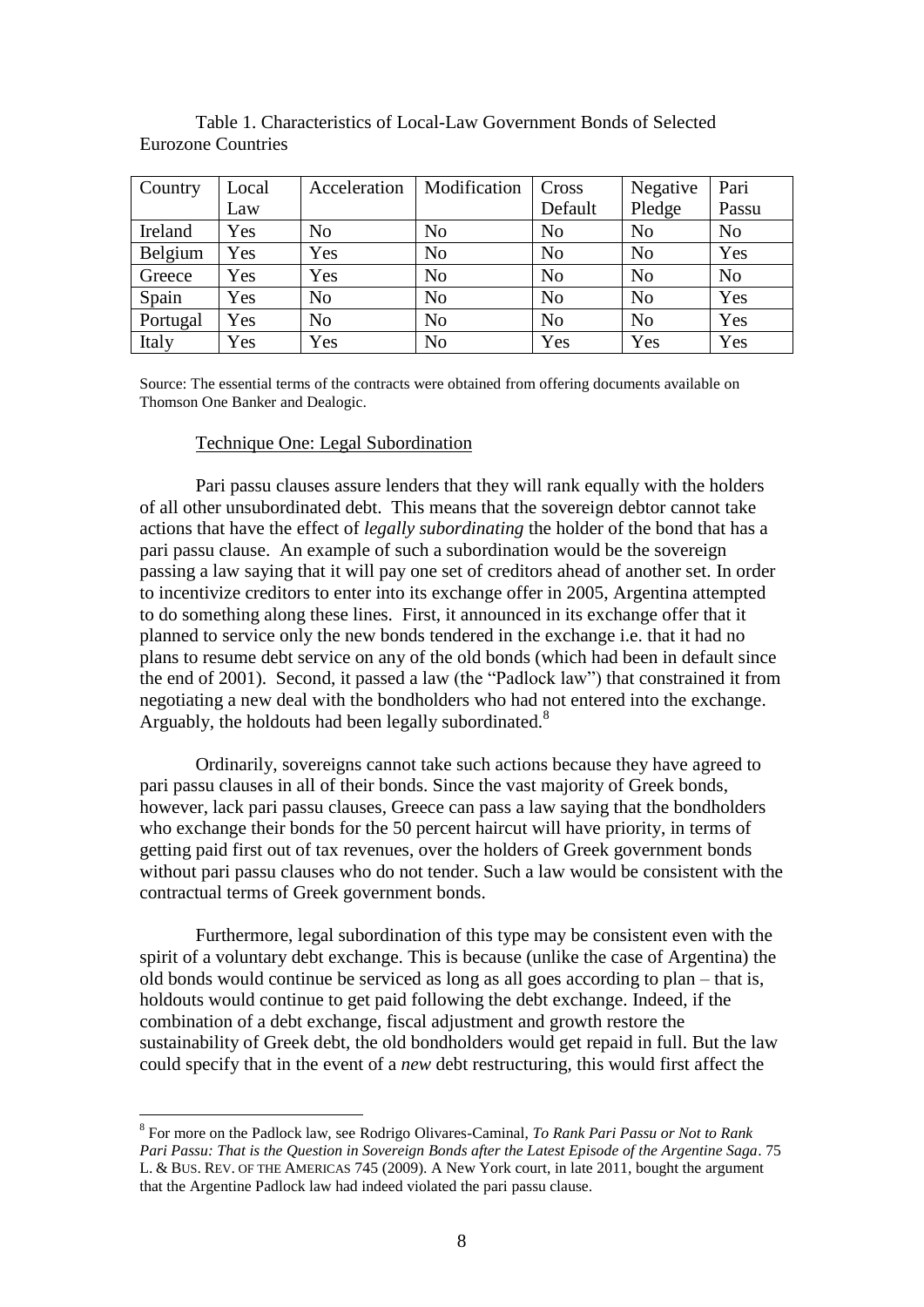holders of the old bonds, and could only begin to affect the holders of the new debt if the old debt is written down to zero.

## *Complications*

There is a question of whether subordination stipulated by domestic law, along the lines described above, would be credible. From the perspective of committing a sovereign, domestic law is not a strong device. It could simply be changed in the future, lifting the requirement of legal subordination (although it is not clear why the government would want to do that). Hence, subordination is ultimately based on a government promise. The question is whether creditors would find this promise from the Greek government to be sufficiently credible such that few or no holders will be tempted to hold out. One argument might be that domestic political economy may generally work in favour of keeping such promises -- why treat a particular class of creditors better ex post if you have already told them and your voters that they will be subordinated?

Second, legal subordination would trigger CDS contracts. One of the triggers in the standard sovereign CDS is an act of subordination (which we take to mean legal subordination). We do not take a position in this paper as to whether avoiding triggering CDS payouts is a good public policy objective or not – arguments can be made both ways.<sup>9</sup> However, it seems clear that the desire to avoid triggering of CDS contracts is one of the main motivations what European policy have been insisting on "voluntary" exchanges. Hence, an attempt by Greece to formally subordinate its old bonds to new bonds would most likely run into resistance from the European Union partners backing its rescue package.

## Technique Two: Relative Difficulties of Restructuring

This technique – which as best as we can tell, would not trigger CDS contracts – is effectively a reverse engineered Exit Exchange offer. It will help, therefore, to first describe the Exit Exchange technique, which was originally devised as a means of deterring holdout creditors.<sup>10</sup> (see Buchheit and Gulati, 2000).

<sup>1</sup> <sup>9</sup> The main argument against triggering CDS contracts is to avoid contagion, since CDS protections may have been written by systemic financial players. Against this, it can been argued both that the outstanding net CDS exposures related to Greece appear to be small (about EUR 4bn) and that the failure to trigger CDS contracts in a debt restructuring involving a large haircut would result in even more contagion, as investors owning such protection with respect to other Eurozone countries realise that it is not effective, and seek to reduce their exposures directly. In the same vein, it has been argued that that avoiding CDS protection in the case of Greece would do long-term damage to the CDS market, as it is demonstrated the CDS contract can be circumvented. However, the possibility of circumventing CDS contracts in the case of Greece may be an artefact of the divergence between default events as defined in the CDS contracts and creditor losses that can be imposed without a default event when government bonds lack proper creditor protections. Hence, it is well possible that newly issued CDS contracts will simply adapt to this fact, which may benefit the CDS market in the long run. <sup>10</sup> See Lee C. Buchheit, Lee & Mitu Gulati, *Exit Consents in Sovereign Bond Exchanges*, 48 UCLA L. REV. 59-84 (2000).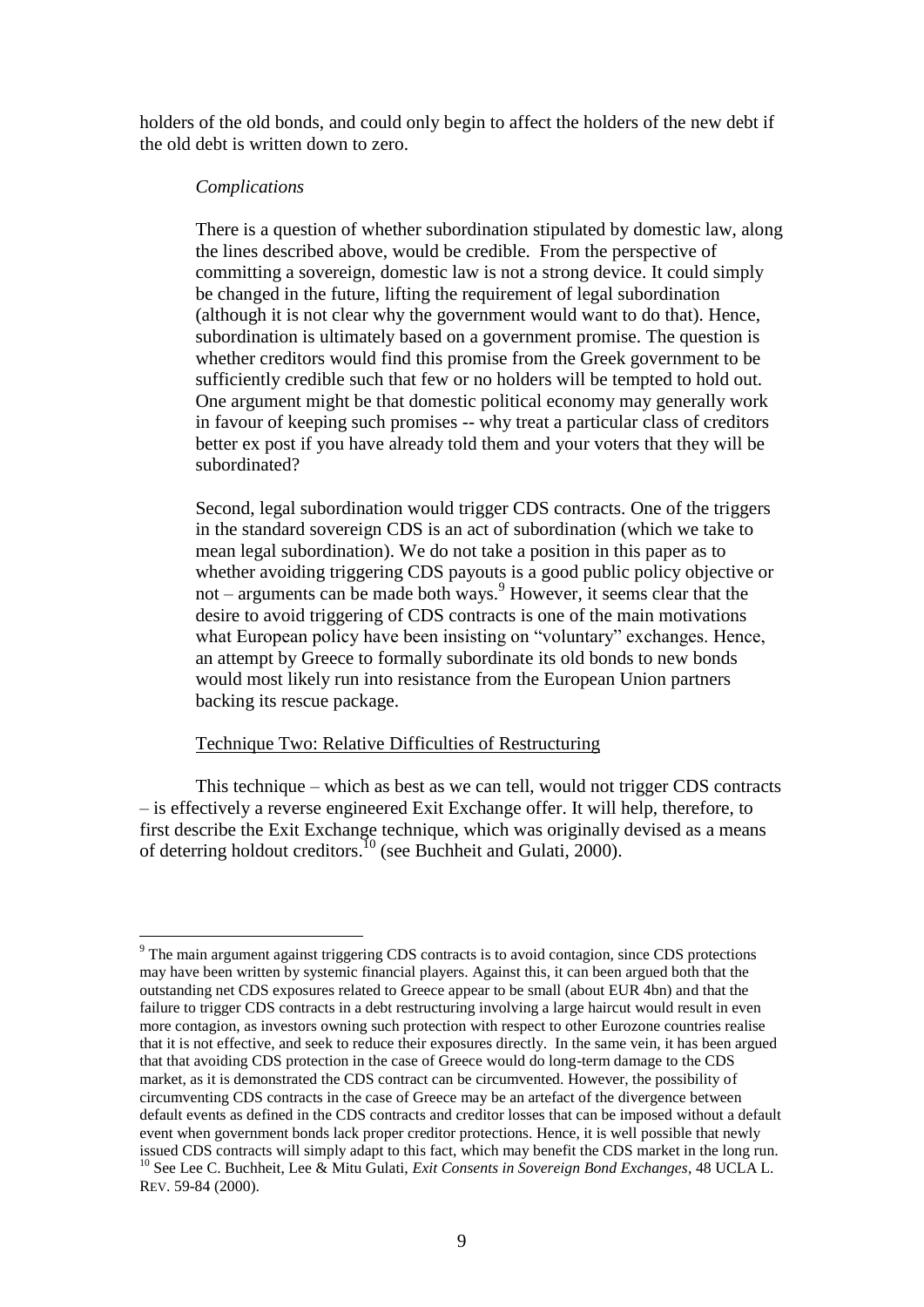The Exit Exchange technique was devised to tackle the difficulty created by the fact that sovereign bonds governed by New York law, prior to 2003, typically required unanimous approval from the bondholders before any reduction in payment terms on the bonds as a whole could occur. Alterations of non-payment terms, however, could occur with something between a 50 percent and 66.67 percent vote typically. The Exit Exchange technique took advantage of this latter characteristic of the bonds. Once the approval of a large enough fraction of the bondholders to the proposed exchange was achieved, these holders would be given new bonds (with the agreed upon haircut) and in exchange, while handing in their old bonds, the old holder would agree to eliminate key contractual protections from the bonds that remained untendered (that is, the holdouts). So, the holdouts could find themselves holding bonds with no negative pledge, pari passu, cross default, and acceleration provisions. They could also find their bonds delisted and governed by the law of some jurisdiction that would be unsympathetic to holdouts (e.g., the sovereign's own courts). The unattractiveness of being left holding the bag, so to speak, was enough to induce dramatically high participation rates in at least three exchanges that were done using this technique in Ecuador (2000), Uruguay (2003) and the Dominican Republic (2005).

At bottom, the key to the success of the Exit Exchange technique is that no bondholder wants to be left holding a contract that has significantly worse contract rights than the others. This is because, in the event of another financial crisis, it is the bonds with the weaker contract provisions that will both suffer first and the most.

If the Exit Exchange technique were used with Greek government bonds (for example, with its small subset of English and Swiss law bonds), it would likely trigger the CDS contracts because the use of the Exit Consent technique would be viewed as inducing an involuntary exchange. However, the large majority of Greece's current bonds already have extremely weak contract provisions (no cross default, negative pledge, or pari passu) and are governed by the law of a jurisdiction likely to be sympathetic to the debtor and unsympathetic to holdouts. In other words, there is no need to conduct exchange offer with the exchanging bondholders vote to *worsen* the contract protections of their brethren (and that is the arguably coercive and ugly part of an Exit Exchange offer). In the Greek case, all that needs to be done is for the bondholders in the exchange to be given *better* terms. If the exchanging bondholders are given new contracts that provide the comforting warmth of strong contract protections – modification terms with high vote thresholds (maybe an 85 percent requirement to alter payment terms in the future $11$ ), cross defaults, negative pledge clauses, pari passu provisions, foreign law, etc. – then that will make it perilous to remain out in the cold with a contract that provides no protection. And the larger the number of bonds that move into the world of hard-to-restructure contracts, the greater the peril the holders of easy-to-restructure bonds will be in when and if Greece returns to financial distress. Any bondholder doubting this reality has only to look back at the Brady restructurings of the 1980s where the sovereign bonds, especially those governed by New York law, were largely left untouched because of how difficult it

<u>.</u>

 $11$  The typical English-law or New York-law governed sovereign bond requires a 75 percent vote of the bonds (in principal amount) before payment terms can be altered. Offering the existing Greek bondholders a vote threshold higher than 75 percent, under English-law or New York-law, has the potential of not only attracting the holders of Greek-law governed bonds, but also the holders of English-law Greek bonds.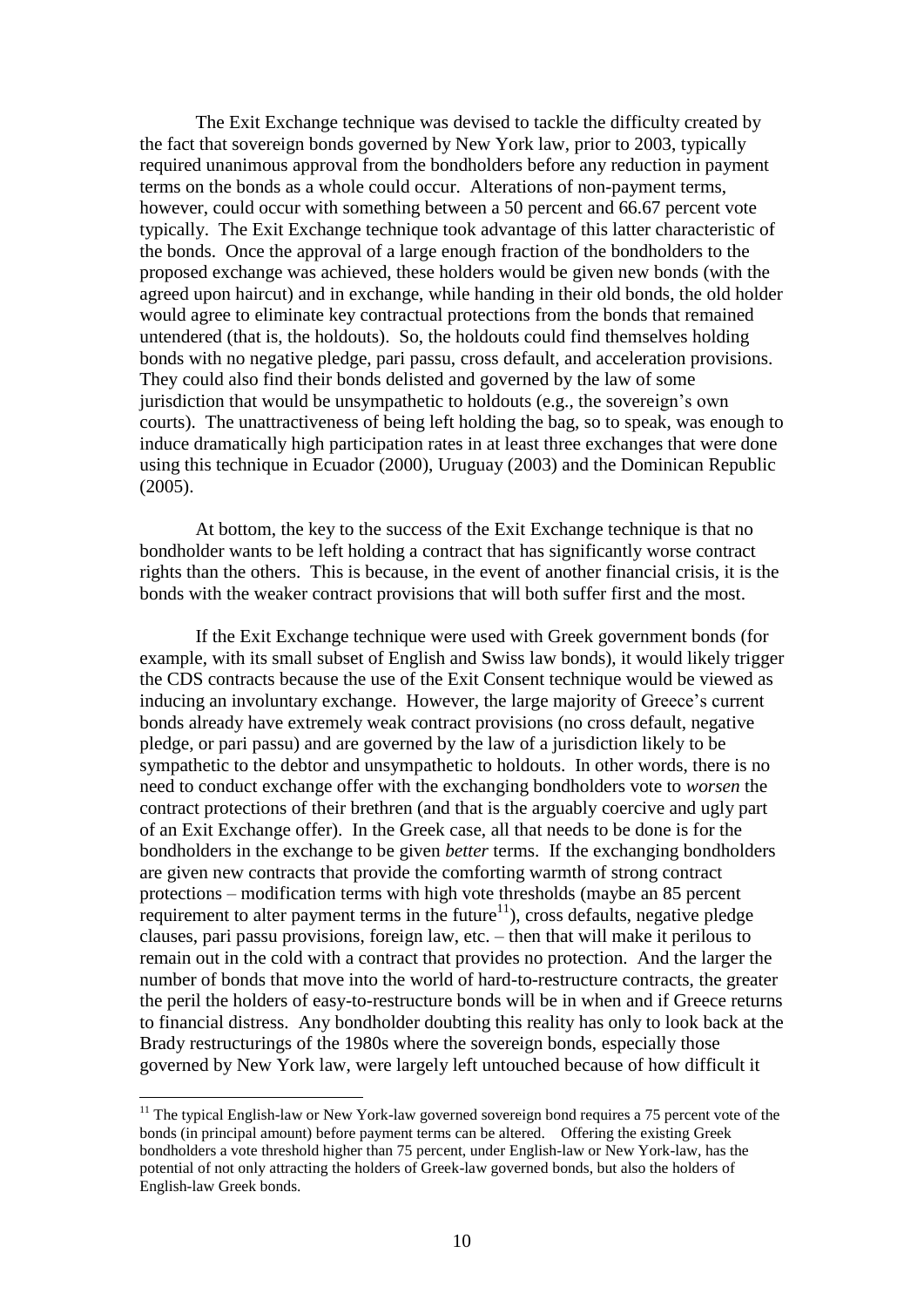would have been to restructure them *relative* to the syndicated loans that constituted the majority of the sovereign debt then. In other words, while bonds were not legally senior, they were treated as *de facto* senior. 12

### *Complications*:

For the foregoing to work, the holders of the current contract-lite Greek bonds have to fear that that there is a real likelihood that Greece might return to financial distress in the near future. As things stand, this scenario has some plausibility. The current deal gets Greece to only a debt to GDP ratio of 120 percent, excluding the impact of collateral enhancements that might be given to these creditors or additions to the debt stock triggered by the need to recapitalise local banks.

Further, holders of the current bonds have to believe that the next time around, the debt restructurers will not be constrained by instructions such as the exchange needs to be voluntary. The pronouncements of the Eurogroup on November 28, 2010, when it was announced at all Eurozone sovereign bonds issued after June 2013 would contain CACs, arguably push in this direction. The recent EU summit on December 9, 2011 affirmed both that the Greek debt problem and the modalities to resolve it are viewed as "unique and exceptional" in Europe, and that CACs will be included in the terms and conditions of all new euro government bonds.

Finally, the technique may not be sufficient to incentivize the roughly 7 percent of Greek bondholders who already own English-law and Swiss-law bonds with all of necessary contract protections. Other than (possibly) a higher voting threshold, the exchange would give them only what they already have. The fact that these holders cannot easily be pushed into the exchange, however, should remind the holders of domestic law bonds of the value of having bonds with strong contract protections.

#### **Would it Work? A Back-of-the-Envelope Calculation**

<u>.</u>

The final question that we seek to address is whether the incentive offered by making the new debt either legally or de-facto senior would be sufficiently strong to convince creditors to accept new debt instruments along the lines described in the October  $26<sup>th</sup>$  Euro summit communiqué. This requires an estimate of what these instruments would be worth to investors in net present value terms compared to the old instruments that they would be tendering. Doing so is complicated by the fact that negotiations between Greece and creditor representatives have so far been inconclusive, so that no actual exchange offer has been published yet. However, we know that the Euro summit stipulated "a nominal discount of 50 percent on notional Greek debt held by private investors" and also set aside an official Eurozone contribution of EUR 30 bn, presumably to finance either a cash "sweetener" or the collateralisation of principal. Since the total volume of privately held Greek bonds is

<sup>12</sup> *See* Patrick Bolton & Olivier Jeanne, *Structuring and Restructuring Sovereign Debt: The Role of Seniority,* 76 REV. ECON. STUD. 879 (2009).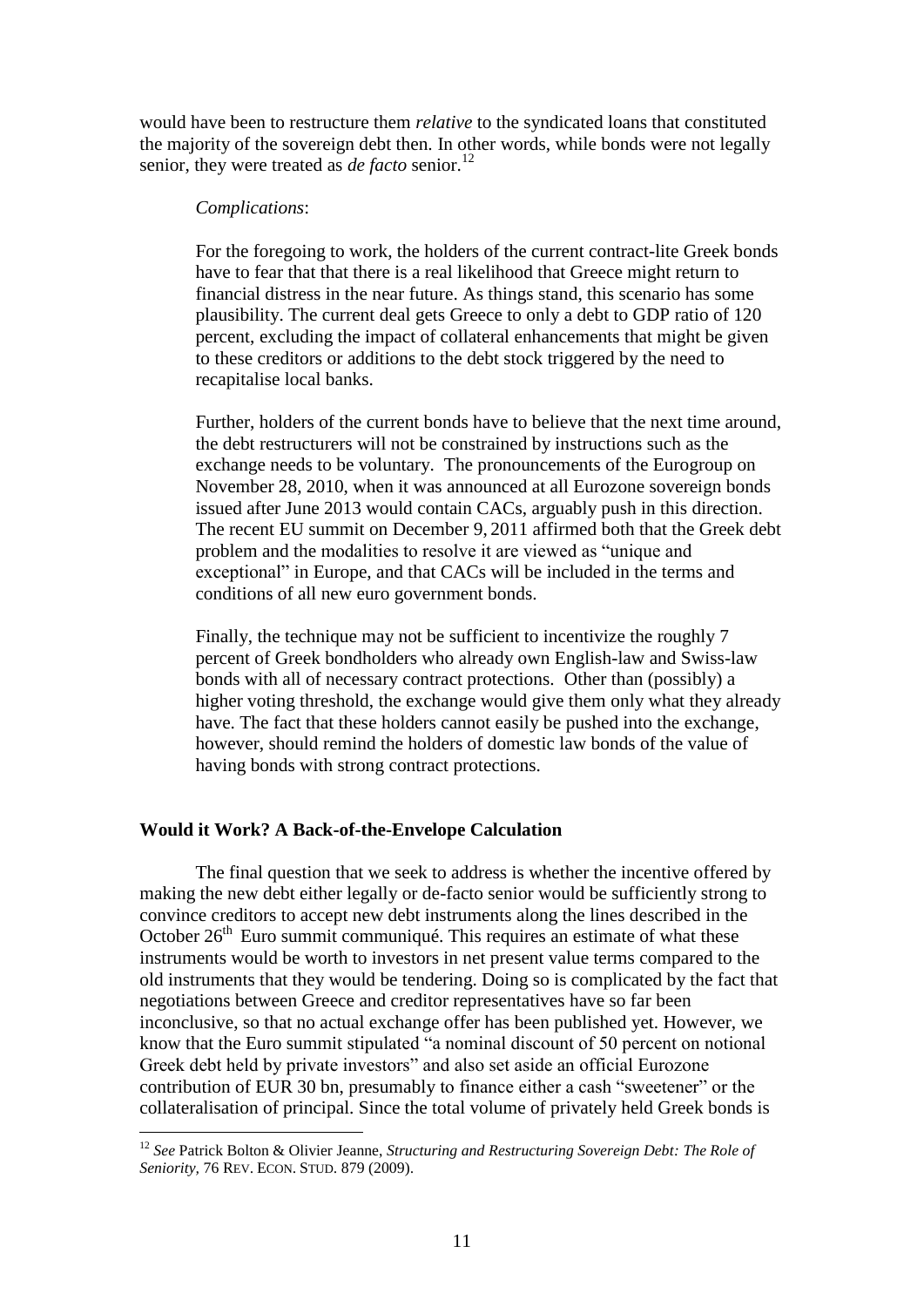in the order of EUR 200 bn, this implies that the bond offer is likely to contain either 15 cents on the Euro in cash payouts, or alternatively collateralised principal worth 15 cents on the Euro in net present value terms.

For illustrative purposes, we focus on one specific proposal that was discussed between Greece and its creditors which meets these conditions, namely, a 20 year, 35 percent amortizing discount bond with 10 years grace on principal, coupon of 5.6 of new principal, and an upfront cash payment of 15 percent of old principal. The sum of the cash payment and the face value of the new bond add up to 50 percent of the face value of the old bond, as required by the Eurozone summit. The question is what this bond would be worth to bondholders, on average, in net present value terms, and what the implicit net present value "haircut" is, defined as the percentage difference between new and old bonds, evaluated at a common discount rate.<sup>13</sup>

Table 2 contains the answer for three discount rate assumptions: 5 percent, which may be thought of as close to Greece's typical medium term borrowing rate in normal times (assuming a future German Bund rate of about 3 percent, this corresponds to a spread of about 200 basis points); 9 percent (corresponding to the highest spreads suffered by Italy and Spain in the second half of 2011), and 13 percent, which can be taken as representing the yield after a debt exchange that falls short of fully restoring fiscal credibility. The first line of the table shows the present value of the assumed new bonds using these discount rates uniformly for all payments. The second shows the "haircut" in the definition typically used by market practitioners, namely, 100 (the face value of the old bond) minus the present value of the new bond. Finally, the last line shows the net present value loss that the average bondholder would suffer by accepting the debt exchange, using the same discount rate to discount the old debt as is used to discount the new debt.<sup>14</sup>

| Table 2. "Haircuts" Implicit in October 26, 2011 Debt               |
|---------------------------------------------------------------------|
| <b>Restructuring Parameters for Greece: Illustrative Example 1/</b> |
| (in percent)                                                        |

|                    | Assumed discount rate |      |      |  |
|--------------------|-----------------------|------|------|--|
|                    |                       |      |      |  |
| Value of new bonds | 52.2                  | 40.4 | 33.3 |  |
| "Market" haircut   | 47.8                  | 59.6 | 66.7 |  |
| NPV haircut        | 48.0                  | 52.2 | 54.6 |  |

1/ Assumed terms for new bond: 20 year 35% amortizing discount bond with 10 years grace on principal, coupon of 5.6% of new principal, and an upfront cash payment of 15% of old principal. Calculations assume that all Greek government bonds coming due after January 1, 2012 are tendered. Net present values computed on the basis of tendering on January 1, 2012.

<sup>&</sup>lt;sup>13</sup> For a discussion of alternative approaches to computing "haircuts", see Sturzenegger and Zettelmeyer, *supra* note 2; and Jeromin Zettelmeyer *How to do a Sovereign Debt Restructuring in the Eurozone: Lessons from Emerging Market Debt Crises*, in Guntram Wolff & William Cline (eds.), RESOLVING THE EUROPEAN DEBT CRISIS (2012).

<sup>&</sup>lt;sup>14</sup> The fact that this "net present value" haircut is somewhat lower than the haircut in the definition of market practitioners is standard; this reflects the fact that the face value of the old bonds which is used in the computation of the latter is higher than their present value. See Zettelmeyer, *supra* note 13.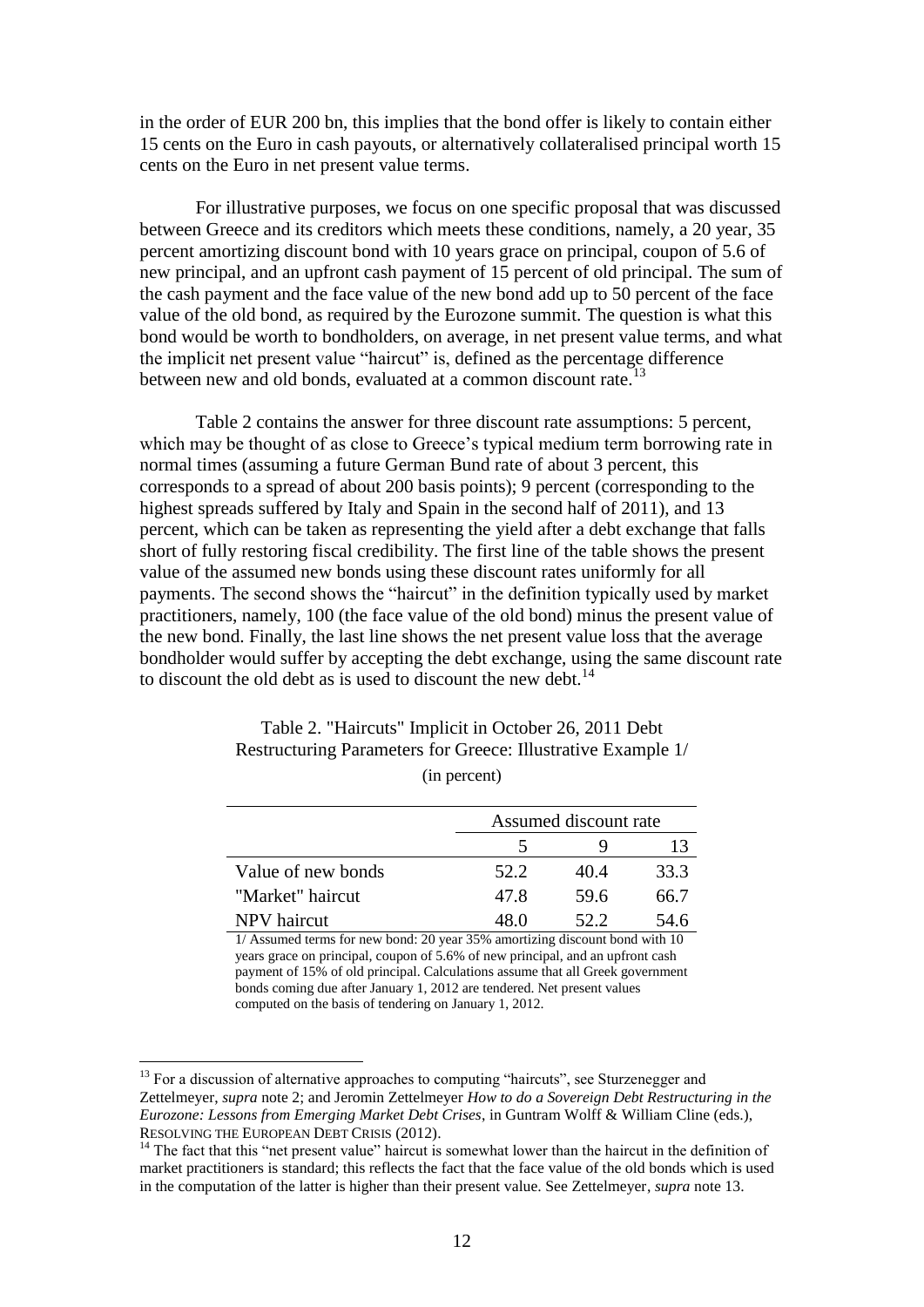The bottom line is that the 50 percent face value discount that the EU leaders committed to on the October  $26<sup>th</sup>$  summit is likely to translate into an average NPV haircut in about the same range, based on a plausible example of what the bond offer might look like, and a range of discount rate assumptions. Hence, for the purpose of the back-of-the-envelope calculation that follows, we treat face value and present value haircuts to be the same, i.e. we ignore any discounting for the purposes of this calculation.

In line with Figure 2, we assume that there are two relevant states: one in which following the completion of the current exchange there is no further default or restructuring, assumed to happen with probability  $\pi$ , and one in which there is such a restructuring. If there is a new restructuring, it is assumed to happen fairly soon after the current debt exchange, so that any coupon payments to holders of both new or old bondholders between the time of the exchange and the new restructuring can be ignored.<sup>15</sup> In this case, bondholders face a simple trade-off:

- If they opt for the new bonds, they will receive a cash payout of 15 cents on one Euro of old principal immediately, and 35 cents later with probability  $\pi$ . With probability  $(1-\pi)$ , i.e. in the event of a new restructuring, they will receive a recovery value of  $v_{NR} \leq 35$ .
- If they hold on to their old bonds, they will receive full repayment of 100 cents on the Euro with probability  $\pi$ , and a recovery value of  $v_0 \le 100$  if there is a new restructuring.

As discussed before, the voluntariness of the exchange is expressed in the fact that the probability of receiving something less than the contractually promised terms,  $\pi$ , is the same regardless of whether bondholders chose to accept the exchange offer or not. However, the recovery values of the new bonds and the old ones in the event of a future restructuring may be different.

Absent any other incentive, a risk-neutral individual bondholder should opt for participation if:

$$
15 + \pi^* 35 + (1 - \pi) v_{NR} \ge \pi^* 100 + (1 - \pi) v_O
$$

which can be rewritten as a condition on the probability that there will be no further restructuring, *π*:

$$
\pi \leq [15 + v_{NR} - v_O]/[65 + v_{NR} - v_O]
$$

<sup>&</sup>lt;sup>15</sup> If one assumes a longer intervening period, one would need to take into account that because of the principal reduction, coupon payments on the new debt are only about 40 percent (in absolute terms) of coupon payments on the old debt. An easy way of taking this into account in the back-of-the-envelope calculation is to express the cash payout received by the new bondholders net of this difference. For example, if there is one coupon payment in the intervening period, the holder of the new bond would receive  $15 + 5.6*0.35$  prior to the second restructuring, while she would have receive about 4.5 (the average coupon on the old debt) if she had hold on to the old bonds. The difference is 12.4. For a twoyear intervening period, the difference would be about 9.8, and so on.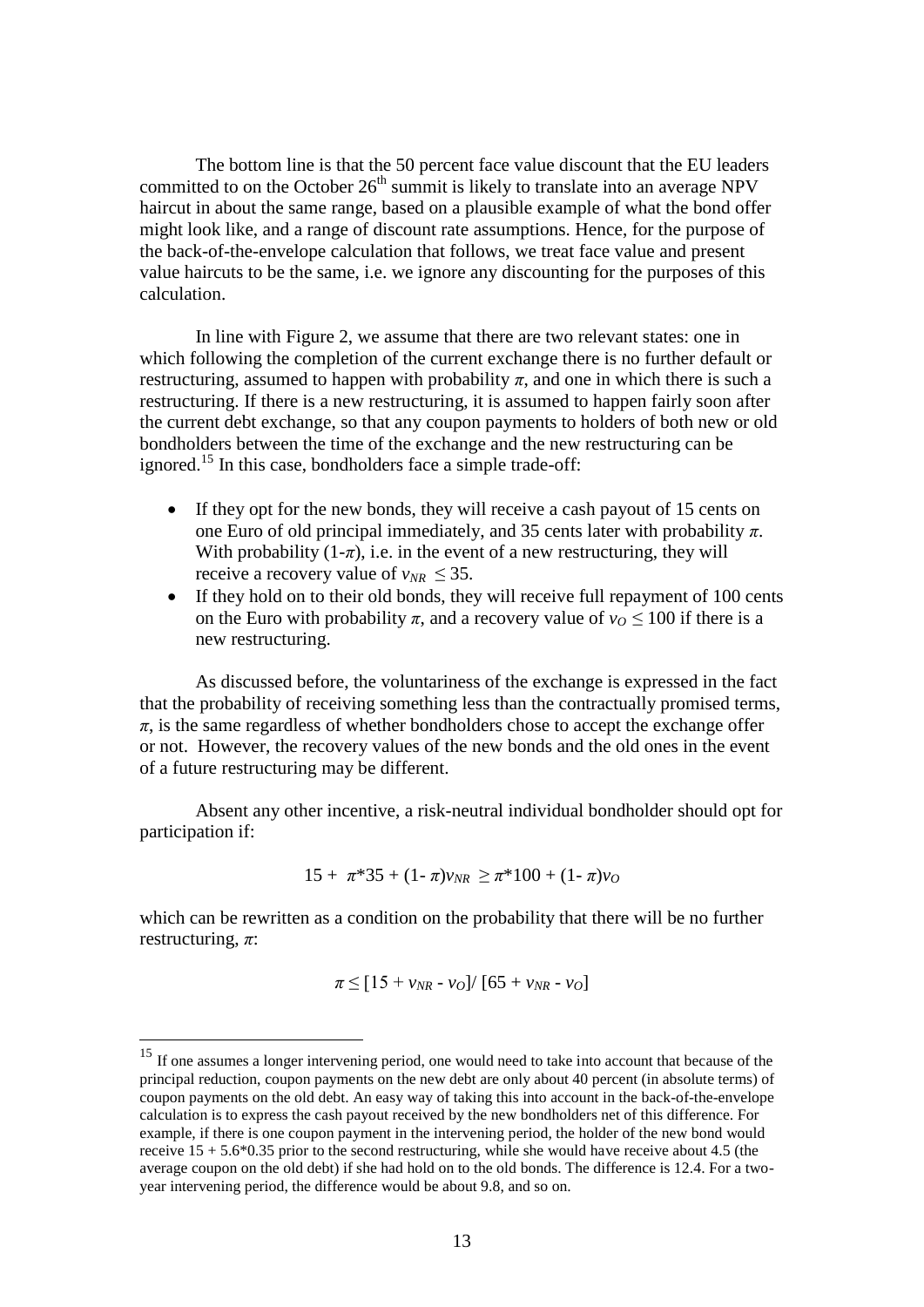This formula states that to generate an incentive for small bondholders to accept the exchange, the probability  $\pi$  that there will be no future restructuring must not be higher than a particular threshold, which depends on the difference between the expected recovery values of the new and old bonds. The larger this difference, the higher the threshold probability can be.

To obtain an intuition for what this means in practice, it is useful to consider some special cases:

First, consider the case in which the expected recovery values of the new and old bonds are the same (this could be achieved, for example, through a law that says that in the event of a new restructuring, the face value of the remaining old bonds is written down first to that of the new bonds, before being serviced equally). In that case,  $\pi \leq 15/65 = 0.23$ . This is perhaps an implausibly low probability of avoiding a new restructuring. Hence, merely promising to treat the old and then new debt the same in the event of a future debt restructuring is unlikely to be enough to ensure high participation.

Second, we seek to establish the *maximum* value of  $\pi$  that would still avoid of free riding. This is obtained by setting  $v_{NR} = 35$  and  $v_{O} = 0$ . Hence,  $\pi_{max} = 50/100 = 0$ . 0.50. This means that by setting  $v<sub>O</sub>$  sufficiently low relative to  $v<sub>NR</sub>$ , the exchange will succeed (in the sense of avoiding the free rider problem) *as long as investors view the likelihood of a further restructuring to be at least 50 percent*.

Finally, consider an intermediate case. Pessimistic market observers have argued that the haircut suffered by private investors would need to be far higher, in the order of 80 percent, to restore Greece to solvency. Assuming some holdouts, 80 percent is hence a plausible assumption for the *maximum* haircut that investors expect on the *new* debt in the event that a new restructuring is needed. Hence  $v_{NR} \ge 20$ . Suppose now that the old debt is strictly subordinated to the new debt (legally or de facto) in a new restructuring. Since the new debt would not be repaid in full in the event of a new restructuring, this means  $v<sub>O</sub> = 0$ . Using the minimum recovery value of  $v_{NR}$  = 20 for the participating bondholders implies  $p \le 35 / 85 = 0.41$  – not an unreasonable level, given the political and economic uncertainty prevailing in Greece and Europe at the moment. Importantly, this level could be higher if investors are risk averse, since risk averse investors will particularly value the fact that acceptance of the exchange offer implies a "bird in hand" (15 cents on the dollar of cash right away, plus 35 if they are lucky) rather than "two birds in the bush" (100 cents on the dollar if they are lucky).

The back-of-the-envelope calculations above are for the average bondholder. Short term bondholders (on a residual maturity basis) will face higher haircuts – in the order of 67 percent – but as already argued, they will in any case have no incentive to tender if the success in the exchange rules out an involuntary restructuring for about one year. Note also that the calculations above assume that the bondholder that needs to be persuaded to join the exchange does not enjoy CDS protection. For a CDSprotected creditor,  $v<sub>O</sub> = 100$ , since the creditor will collect full repayment in the event of an involuntary restructuring. Hence, rejecting the debt exchange offer is a dominant strategy: regardless of whether or not a further restructuring materialises, the investor expects to be repaid in full. However, the volume of CDS protection written for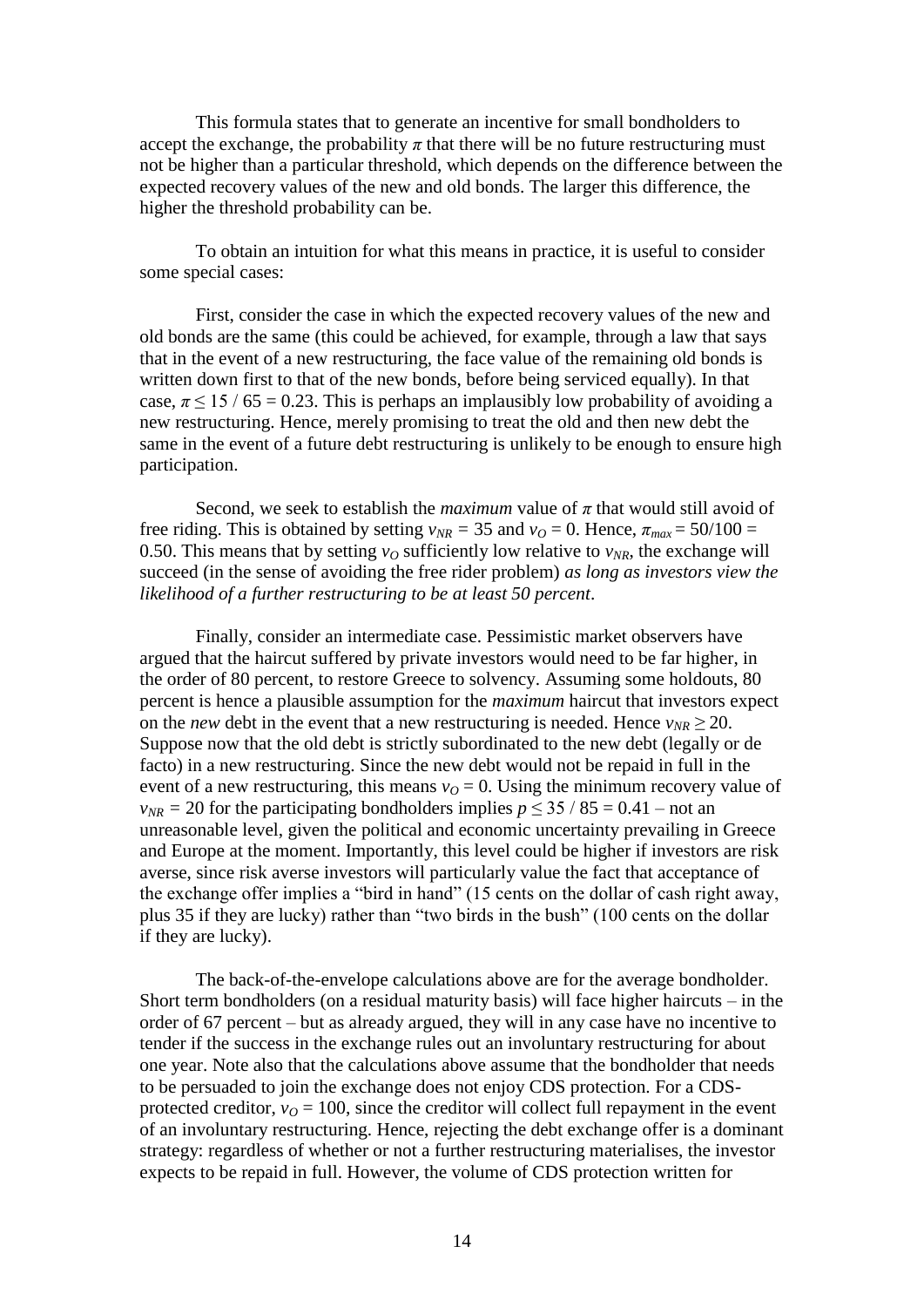Greece is limited (with reportedly about EUR 4bn of net exposure), and the horizon of some of this protection is likely to be short, as very little new protection is likely to have been written in the last two years.

Hence, under the assumptions made, perhaps up to EUR40 bn of debt would still not be tendered. Hence, "success" in this exchange means a participation rate of 80 percent (EUR 160 bn out of the targeted 200) or higher.

## **Conclusion**

The notion of a voluntary debt exchange with a 50 percent haircut seems oxymoronic. Why would investors – or at least small investors, that individually have no impact on the success of the exchange – voluntarily accept a 50 percent writedown of their claims?

This paper has shown that in the special circumstances of Greece, there may nonetheless be a way of designing debt exchange offer that meets these seemingly contradictory objectives. This possibility arises due to three facts, which jointly make the Greek case fairly unique.

First, under the terms of the debt restructuring envisaged in the October 26, 2011 EU Summit declaration, Greek debt might become manageable, but would remain high, at 120 percent of GDP. As a result, there is a possibility that Greece may be faced with future debt distress even if it achieves a 50 percent haircut with large creditor participation. Such a situation is very likely to result in an involuntary restructuring. The reason for this is that – as private sector debt is gradually repaid and replaced with IMF-EU debt – the private sector haircut required to restore Greece to solvency would no longer be achievable using a voluntary approach.

Second, although some of the outstanding Greek debt will come due in 2012, most will not. Hence, in the event that a second restructuring is required in 2013 to restore Greece to solvency, most of the holders of current Greek debt would be "hit". The same would be true (with less force) if a new restructuring were to happen in 2014. When deciding whether or not to tender their debt in the voluntary exchange that is currently envisaged, most investors hence need to worry not just about the haircut associated with that exchange, but also about how they might fare in the event of a new restructuring.

Third, most outstanding Greek government bonds are domestic law bonds that offer minimal creditor protections: no pari passu clause, no negative pledge clause, no cross-default clause. The implication of this is that in the event of an involuntary restructuring they would offer minimal creditor protection.

The implication of these three facts is both that it is easy to design new Greek bonds that do much better in protecting the creditor in the event of a Greek default than most of the currently outstanding instruments, and that Greek bond holders should take this extra protection seriously. In the presence of bonds that are much harder to restructure – because they are issued under foreign jurisdiction and expose the sovereign to litigation in the even of an involuntary restructuring – the holders of